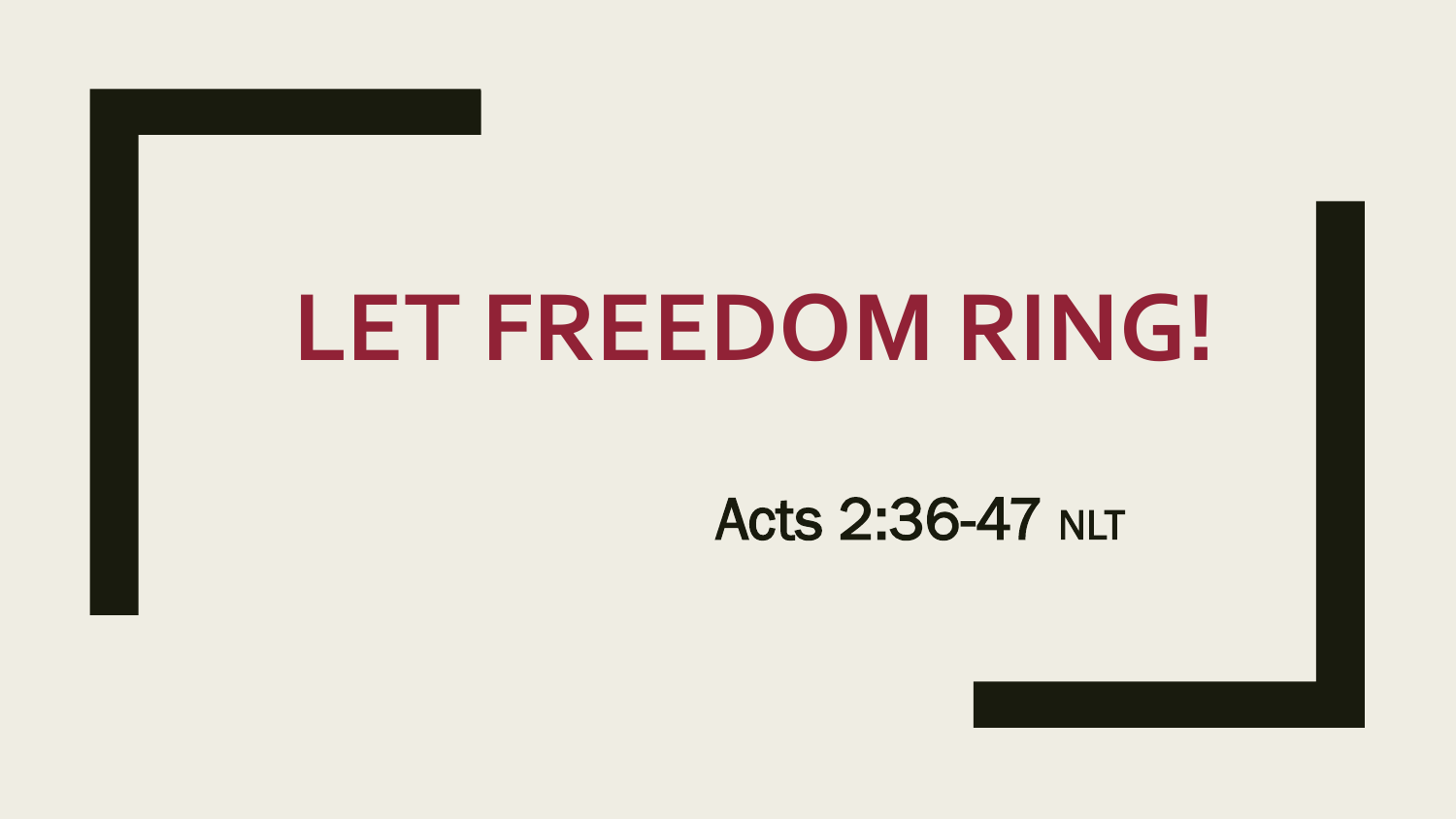■ So let everyone in Israel know for certain that God has made this Jesus, whom you crucified, to be both Lord and Messiah!

- Lord: Controller, Supreme in Authority, Mr.
	- Y'Shua: Lord of a new creation company, a new heaven, and a new earth-He is Lord of all.
- Messiah: Christ, Anointed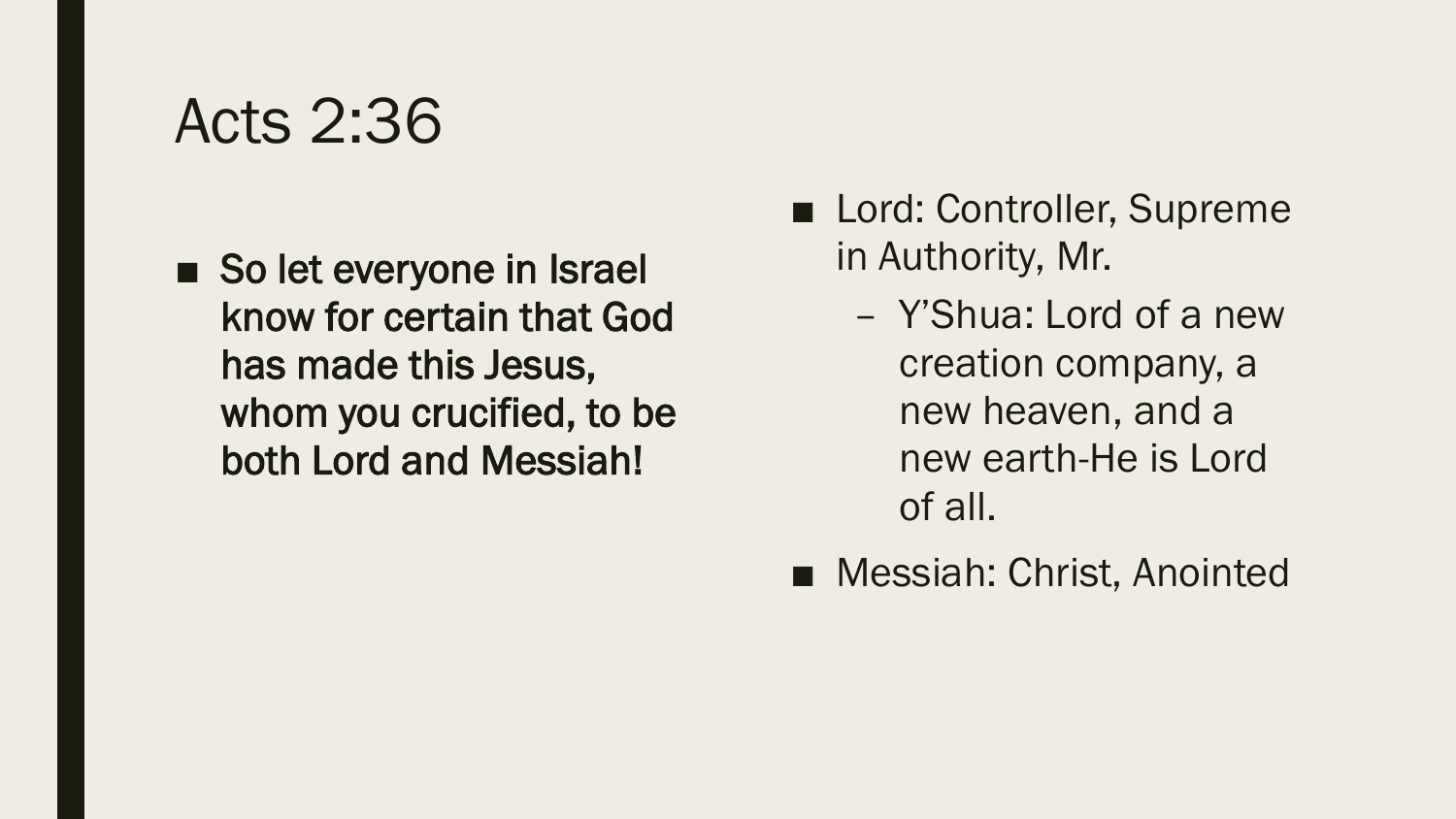■ Peter's words pierced their hearts , and they said to him and to the other apostles, "Brothers, what should we do?"

■ Formula for positive change:

### $D$  x  $V$  x  $F > R$

(Trousdale), via Dale Stoll

- D = Dissatisfaction
- $V = Vision$
- F = First Steps
- $R$  = Resistance to change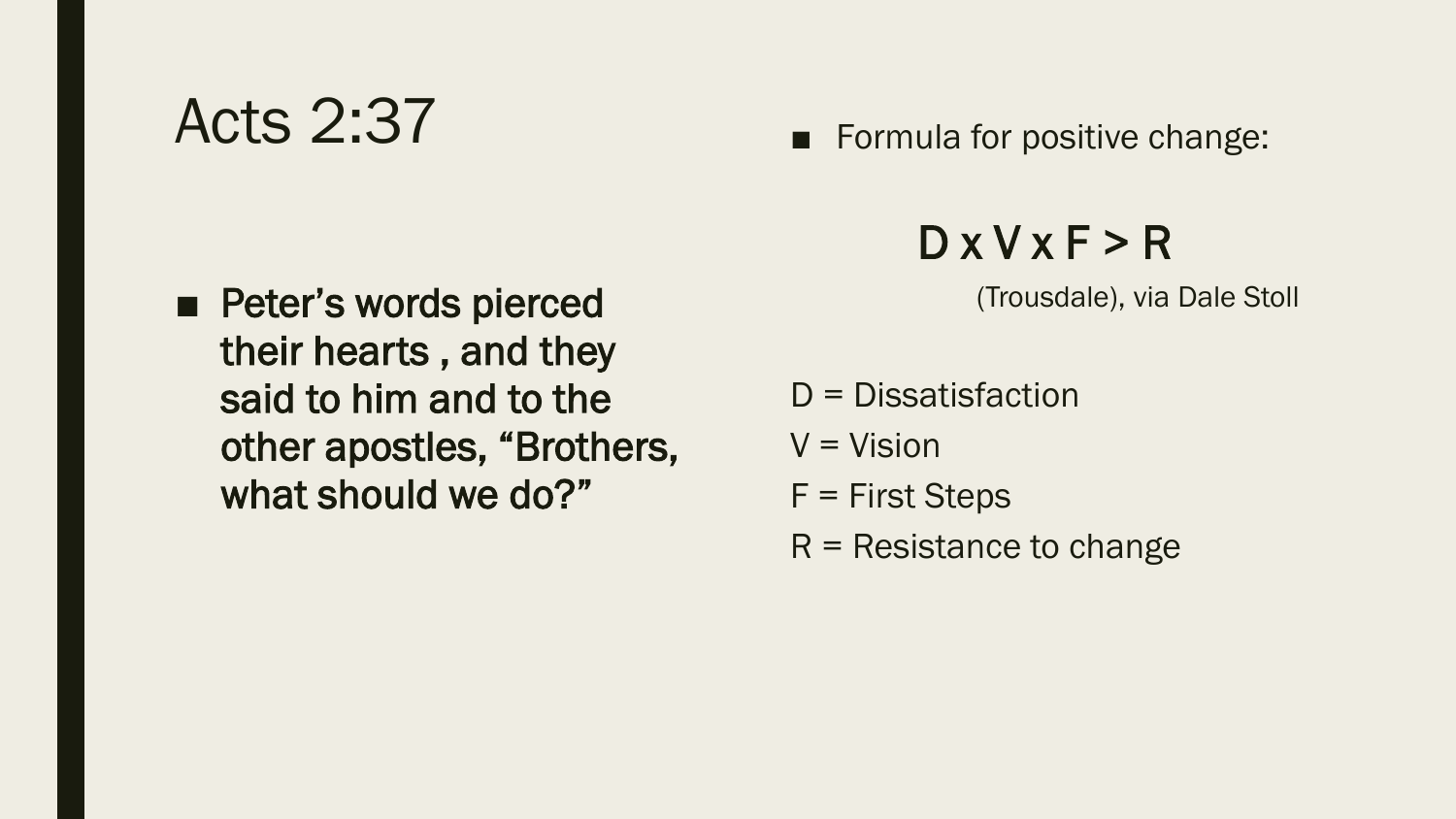## Acts 2:38-39

■ <sup>38</sup> Peter replied, "Each of you must repent of your sins and turn to God, and be baptized in the name of Jesus Christ for the forgiveness of your sins. Then you will receive the gift of the Holy Spirit. <sup>39</sup> This promise is to you, to your children, and to those far away—all who have been called by the Lord our God."

- Key Words:
	- EACH
	- REPENT
	- TURN
	- BAPTIZED
	- FORGIVENESS removal
	- SINS
	- RECEIVE
	- GIFT promise
	- FAR AWAY yet to be born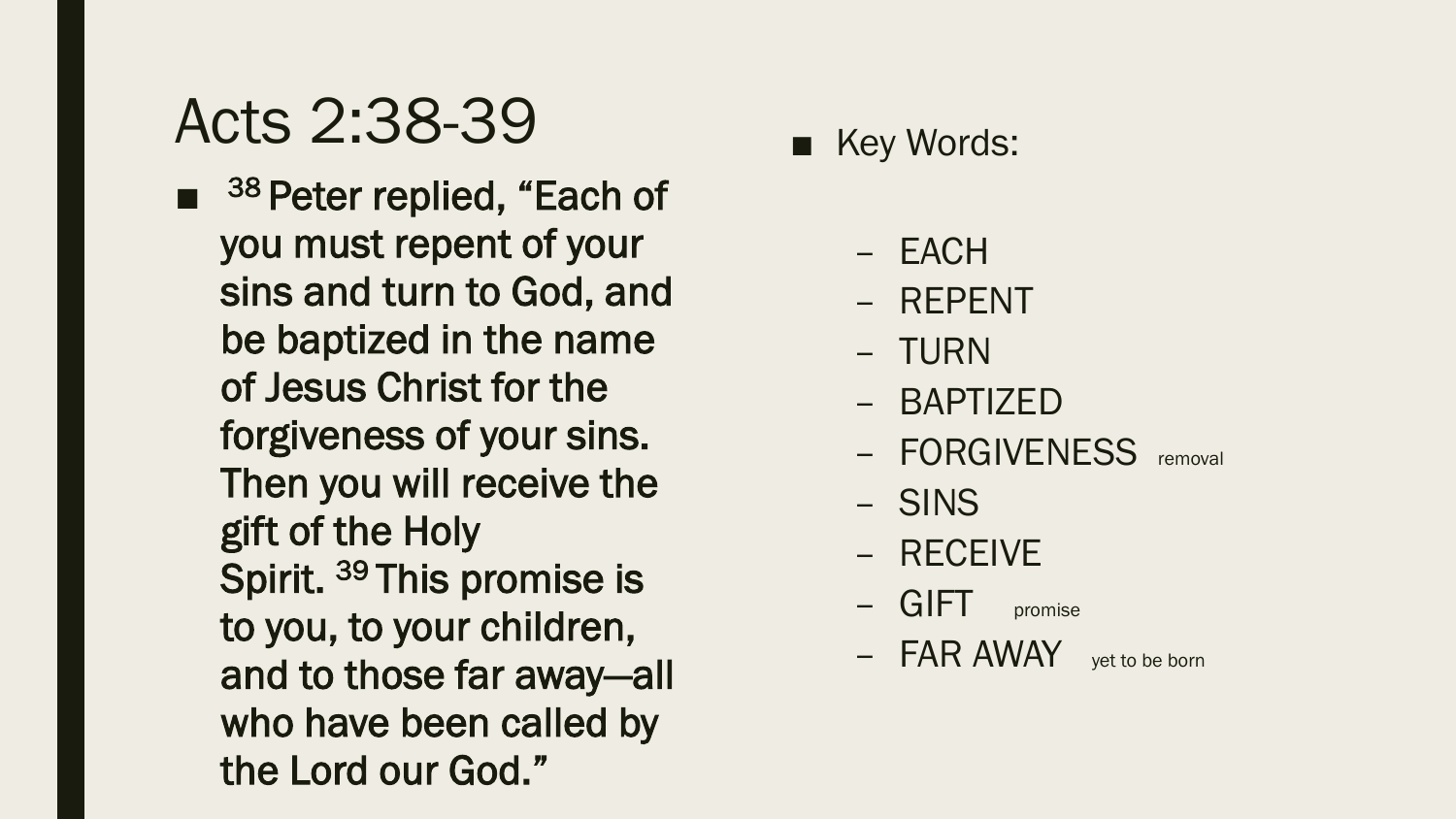# $SIM...$

### ... in Christ we're FREE from it!

#### $\blacksquare$  What is it?

- "I" on the throne. Do what I want, when I want, how I want.
- Misplaced desire
- Missing the mark; not able to share in the prize
- Children's ministry I value says...
- Results in destruction, chaos, pain, confusion...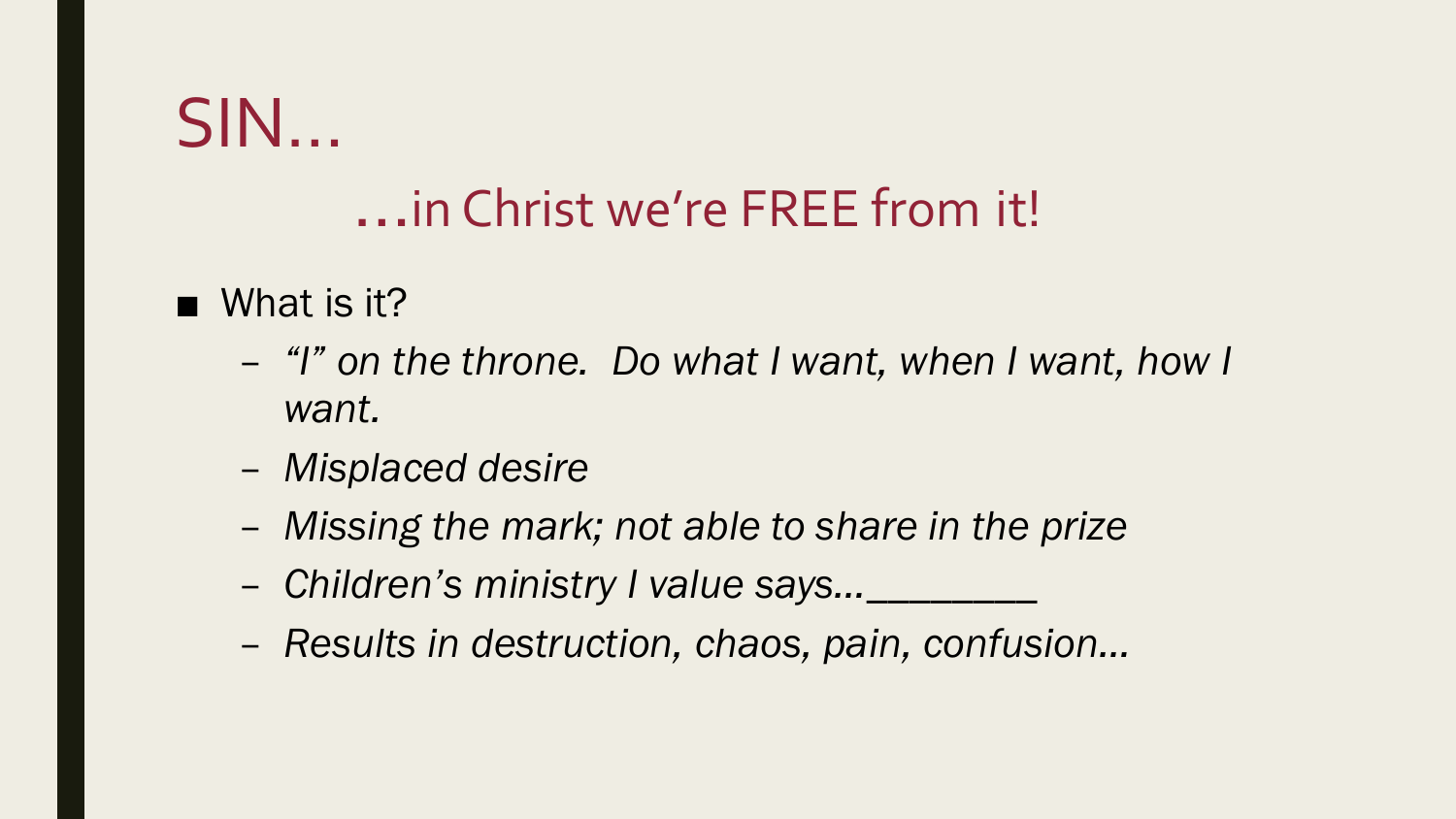## Free from Sin…

we are free from the penalty of sin we are being freed from the power of sin we will be freed from the presence of sin

#### Romans 8:1-2, 12-14

8 So now there is no condemnation for those who belong to Christ Jesus. <sup>2</sup> And because you belong to him, the power of the life-giving Spirit has freed you from the power of sin that leads to death…

<sup>12</sup> Therefore, dear brothers and sisters, you have no obligation to do what your sinful nature urges you to do. <sup>13</sup> For if you live by its dictates, you will die. But if through the power of the Spirit you put to death the deeds of your sinful nature, you will live. <sup>14</sup> For all who are led by the Spirit of God are children of God.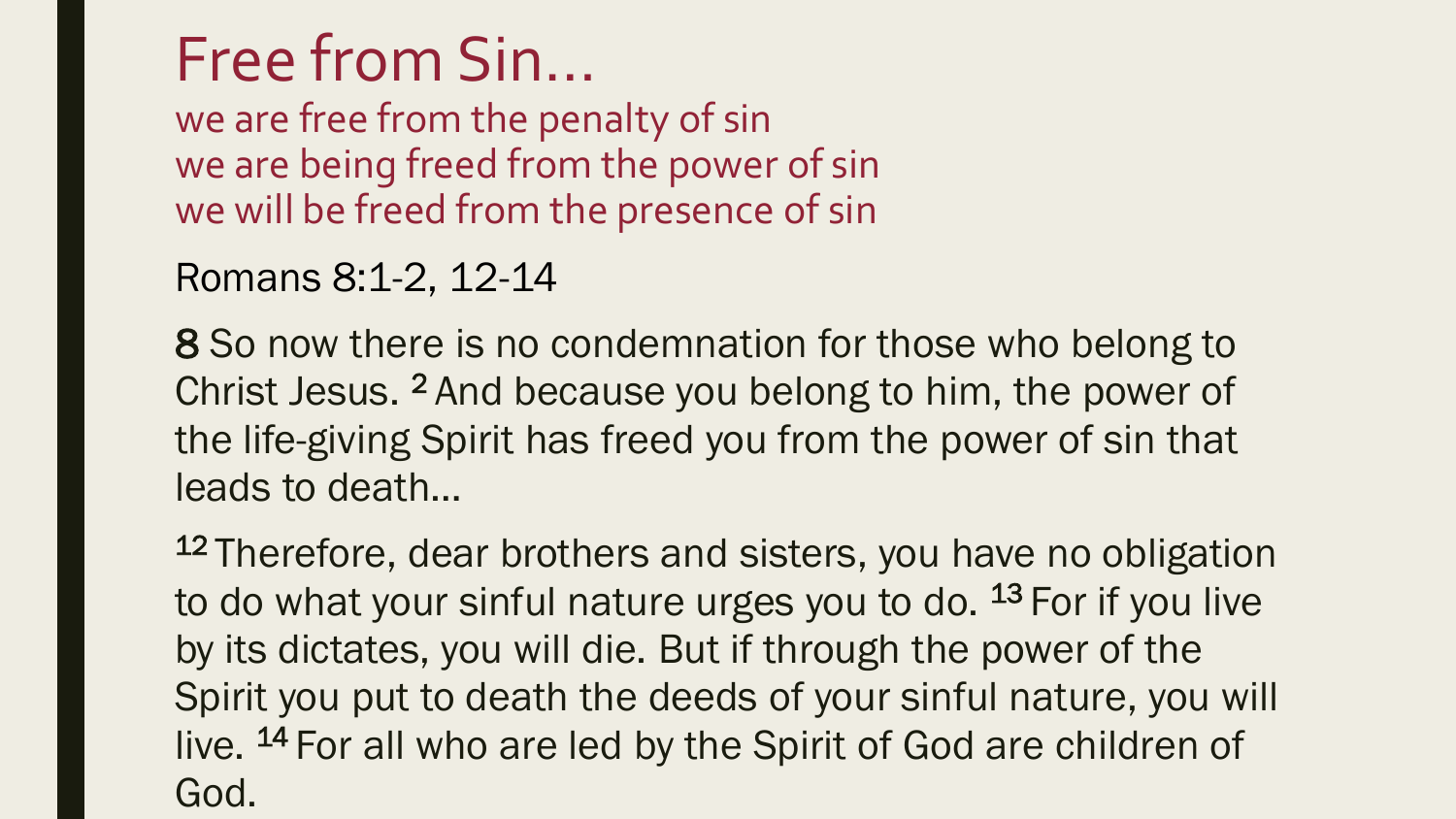■ <sup>40</sup> Then Peter continued preaching for a long time, strongly urging all his listeners, "Save yourselves from this crooked generation!"

> *SOZO! Be saved-heal, preserve, deliver, rescue, protect, do well, be whole*

- $\blacksquare$  <sup>40</sup> "Be rescued from the wayward and perverse culture of this world!" tot
	- *Crooked-bent or twisted out of shape, dishonest, illegal*
	- *Perverseunreasonable, unacceptable behavior*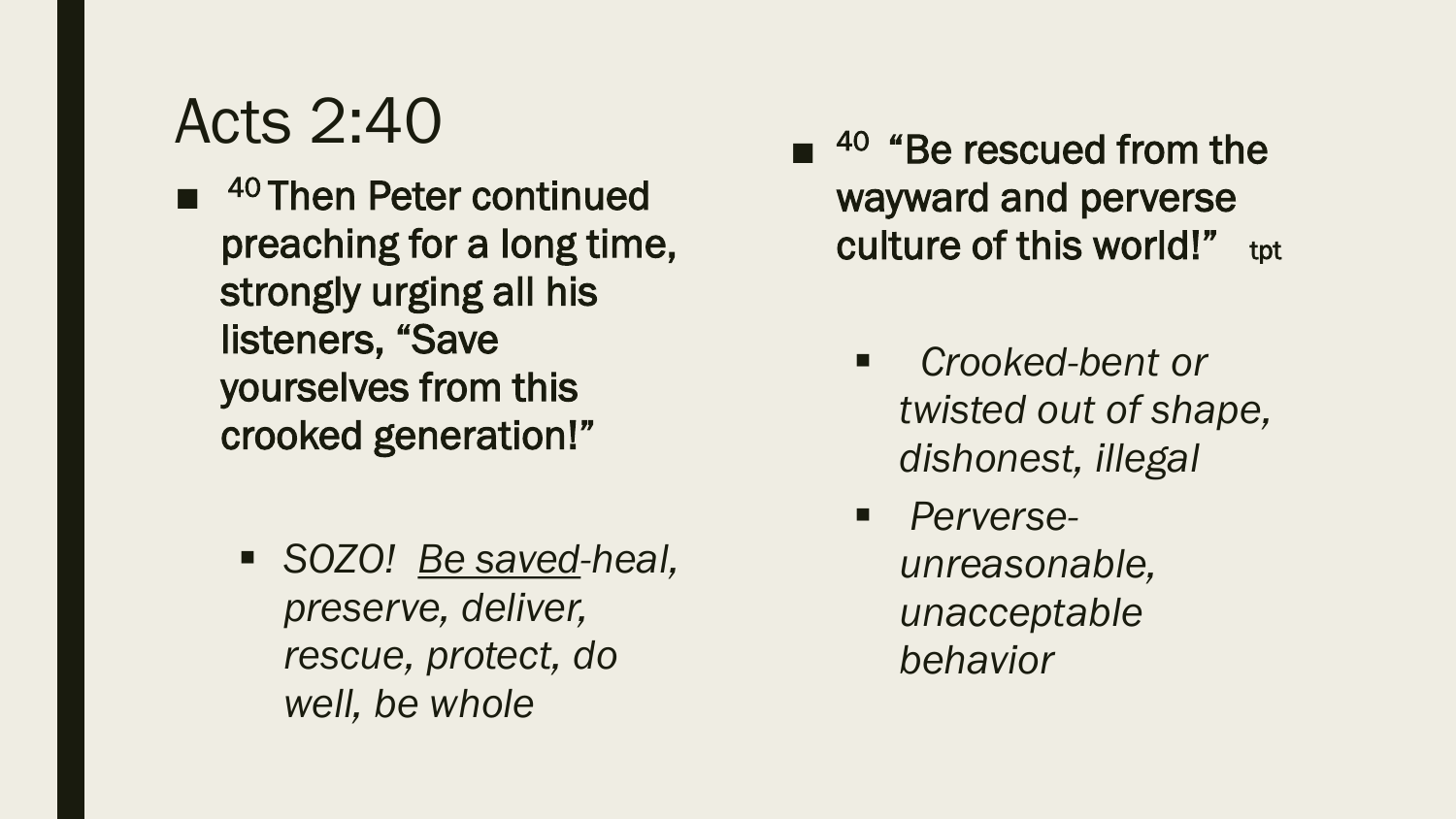$\blacksquare$  <sup>41</sup> Those who believed what Peter said were baptized and added to the church that day about 3,000 in all.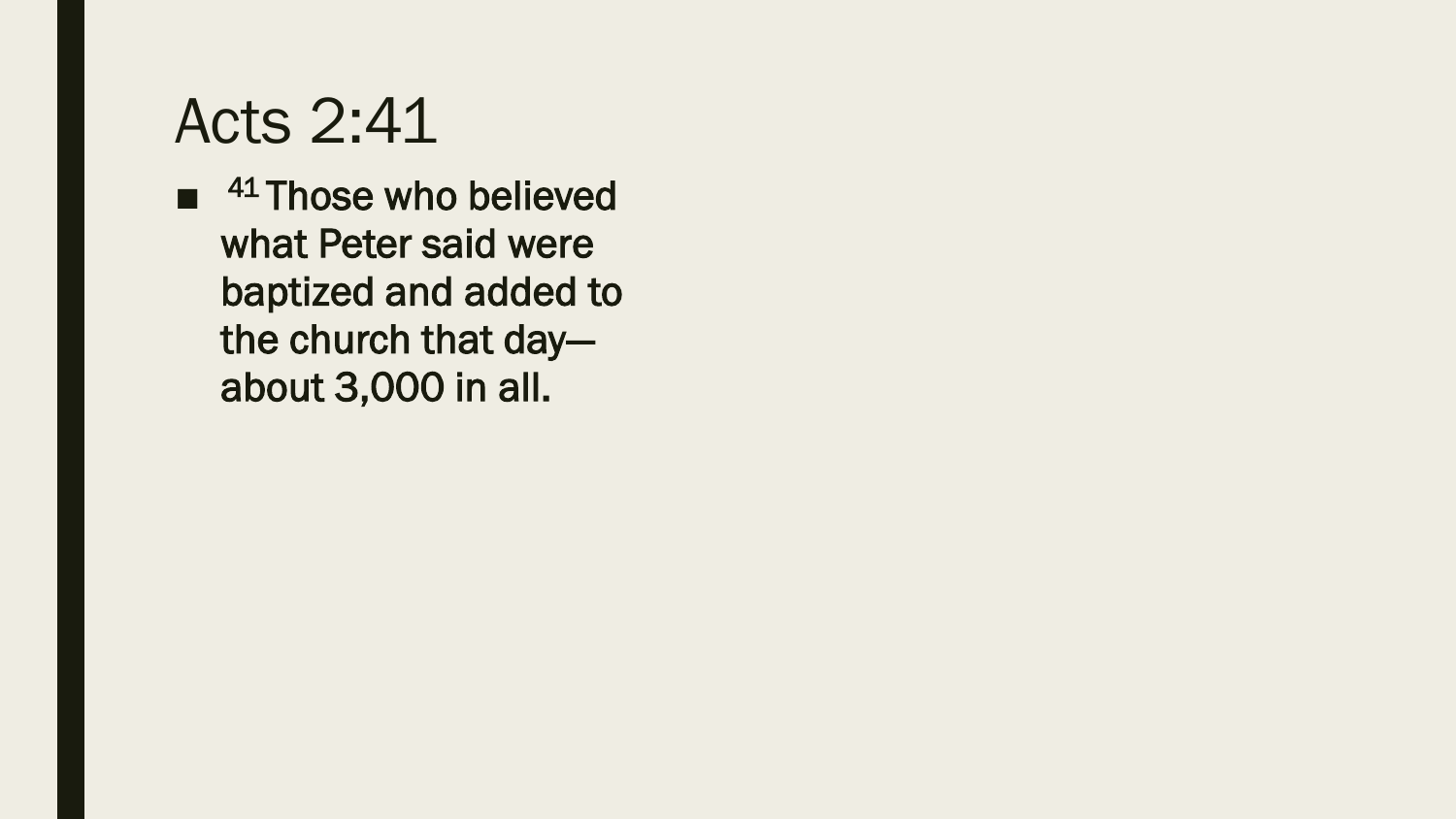### Loving Unity in Diversity Acts 2:42-47~~~Philippians 4:1-9

**The OREO COOKIE** 

*An affirmation, an admonishment, an affirmation*

**Euodia & Syntyche** 

*What might they represent for us now?* Both belong to the LORD

Both kingdom workers

Both in the Book of LIFE